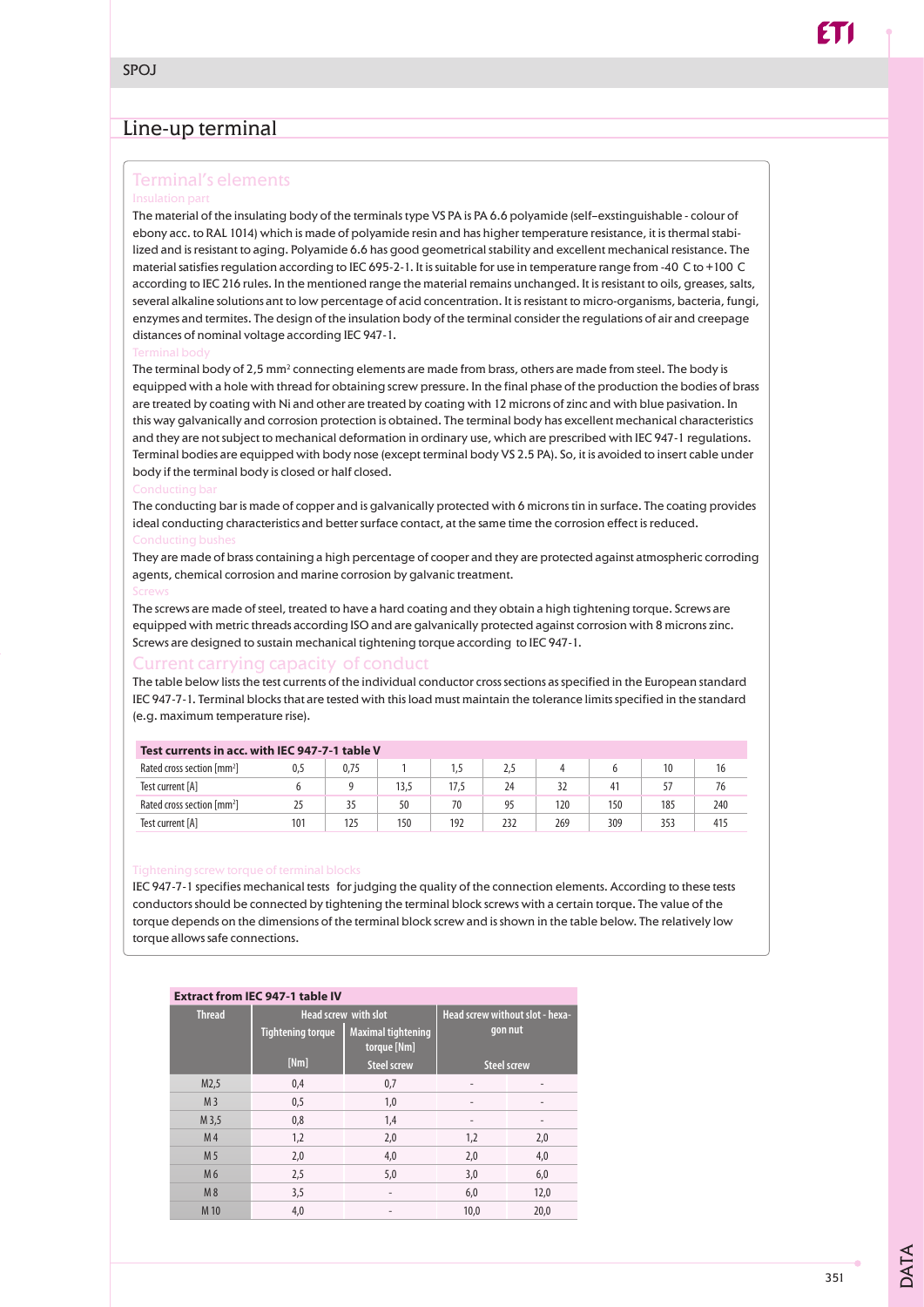| Line-up terminal VS 2,5 PA                        |               |  |
|---------------------------------------------------|---------------|--|
| dimensions                                        |               |  |
| thickness of terminal [mm]                        | 5             |  |
| av. tolerance of engaging on terminals rail [mm]  | $+0,1$        |  |
| stripping length of conductor [mm]                | 7             |  |
| cross-section of conductors                       |               |  |
| cross-section of single wire [mm <sup>2</sup> ]   | $0,5-4,0$     |  |
| cross-section of fine wire $\text{[mm]}$          | $0, 5 - 2, 5$ |  |
| cross-section of fine wire [mm <sup>2</sup> ]     | $0, 5 - 2, 5$ |  |
| cross-section of multiple wire [mm <sup>2</sup> ] | $0,4-25$      |  |
| nominal value (IEC 947-1)                         |               |  |
| nominal voltage [V]                               | 660           |  |
| nominal current [A]                               | 24            |  |
| nominal cross-section [mm <sup>2</sup> ]          | 2,5           |  |

| <b>Line-up terminal VS 4 PA</b>                     |           |  |
|-----------------------------------------------------|-----------|--|
| dimensions                                          |           |  |
| thickness of terminal [mm]                          | 6         |  |
| av. tolerance of engaging on terminals rail [mm]    | $+0,1$    |  |
| stripping length of conductor [mm]                  | 7         |  |
| cross-section of conductors                         |           |  |
| cross-section of single wire [mm <sup>2</sup> ]     | $1,5-6,0$ |  |
| cross-section of fine wire $\text{[mm]}$            | $1,5-4,0$ |  |
| cross-section of fine wire $\text{[mm]}$            | $1,5-4,0$ |  |
| cross-section of multiple wire $\lceil mm^2 \rceil$ | $1,5-4,0$ |  |
| nominal value (IEC 947-1)                           |           |  |
| nominal voltage [V]                                 | 660       |  |
| nominal current [A]                                 | 32        |  |
| nominal cross-section [mm <sup>2</sup> ]            | 4,0       |  |





| Line-up terminal VS 6 PA                          |            |  |
|---------------------------------------------------|------------|--|
| dimensions                                        |            |  |
| thickness of terminal [mm]                        | 8          |  |
| av. tolerance of engaging on terminals rail [mm]  | $+0,1$     |  |
| stripping length of conductor [mm]                | 9          |  |
| cross-section of conductors                       |            |  |
| cross-section of single wire $\lceil mm^2 \rceil$ | $1,5-10,0$ |  |
| cross-section of fine wire [mm <sup>2</sup> ]     | $2,5-6,0$  |  |
| cross-section of fine wire [mm <sup>2</sup> ]     | $2,5-6,0$  |  |
| cross-section of multiple wire [mm <sup>2</sup> ] | $2,5-6,0$  |  |
| nominal value (IEC 947-1)                         |            |  |
| nominal voltage [V]                               | 660        |  |
| nominal current [A]                               | 41         |  |
| nominal cross-section [mm <sup>2</sup> ]          | 6,0        |  |



## **Line-up terminal VS 10 PA**

| dimensions                                        |              |
|---------------------------------------------------|--------------|
| thickness of terminal [mm]                        | 10           |
| av. tolerance of engaging on terminals rail [mm]  | $+0.1$       |
| stripping length of conductor [mm]                | 10           |
| cross-section of conductors                       |              |
| cross-section of single wire [mm <sup>2</sup> ]   | $2,5 - 10,0$ |
| cross-section of fine wire $\text{[mm]}$          | $4,0-10,0$   |
| cross-section of fine wire $\text{[mm]}$          | $2,5 - 10,0$ |
| cross-section of multiple wire [mm <sup>2</sup> ] | $4,0-10,0$   |
| nominal value (IEC 947-1)                         |              |
| nominal voltage [V]                               | 660          |
| nominal current [A]                               | 57           |
| nominal cross-section [mm <sup>2</sup> ]          | 10,0         |



M4

DATA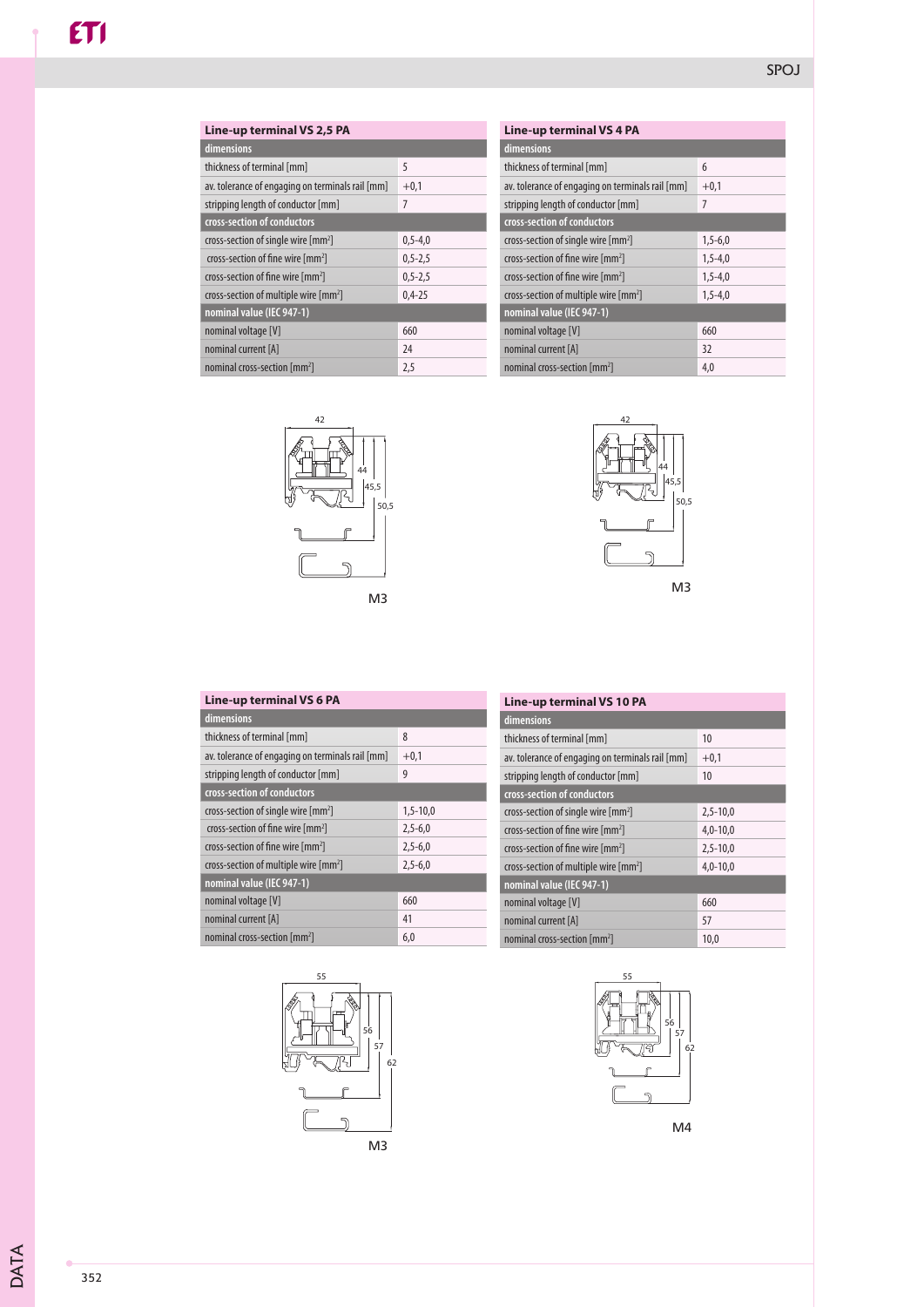### SPOJ

| dimensions                                        |           |  |  |
|---------------------------------------------------|-----------|--|--|
| thickness of terminal [mm]                        | 12        |  |  |
| av. tolerance of engaging on terminals rail [mm]  | $+0.1$    |  |  |
| stripping length of conductor [mm]                | 11        |  |  |
| cross-section of conductors                       |           |  |  |
| cross-section of single wire [mm <sup>2</sup> ]   | $4 - 16$  |  |  |
| cross-section of fine wire [mm <sup>2</sup> ]     | $6 - 16$  |  |  |
| cross-section of fine wire [mm <sup>2</sup> ]     | $4 - 16$  |  |  |
| cross-section of multiple wire [mm <sup>2</sup> ] | $10 - 25$ |  |  |
| nominal value (IEC 947-1)                         |           |  |  |
| nominal voltage [V]                               | 660       |  |  |
| nominal current [A]                               | 76        |  |  |
| nominal cross-section [mm <sup>2</sup> ]          | 16        |  |  |





| Line-up terminal VS 35 PA |  |  |  |
|---------------------------|--|--|--|
|                           |  |  |  |
| 16                        |  |  |  |
| $+0,1$                    |  |  |  |
| 15                        |  |  |  |
|                           |  |  |  |
| $6 - 35$                  |  |  |  |
| $10 - 35$                 |  |  |  |
| $6 - 35$                  |  |  |  |
| $10 - 50$                 |  |  |  |
| nominal value (IEC 947-1) |  |  |  |
| 660                       |  |  |  |
| 125                       |  |  |  |
| 35                        |  |  |  |
|                           |  |  |  |



#### 20  $+0,2$ 20 10-35 10-70 10-35 10-95 660 192 70 **Line-up terminal VS 70 PA dimensions** thickness of terminal [mm] av. tolerance of engaging on terminals rail [mm] stripping length of conductor [mm] **cross-section of conductors** cross-section of single wire [mm<sup>2</sup>] cross-section of fine wire [mm2 ] cross-section of fine wire [mm2 ] cross-section of multiple wire [mm<sup>2</sup>] **nominal value (IEC 947-1)**  nominal voltage [V] nominal current [A]

nominal cross-section [mm<sup>2</sup>]

| <b>Sensor terminal block VS 2,5 IN</b>           |            |  |
|--------------------------------------------------|------------|--|
| dimensions                                       |            |  |
| thickness of terminal [mm]                       | 5,1        |  |
| av. tolerance of engaging on terminals rail [mm] | $+0,2$     |  |
| stripping length of conductor [mm]               | 8          |  |
| cross-section of conductors                      |            |  |
| cross-section of single wire [mm <sup>2</sup> ]  | $0, 3 - 4$ |  |
| cross-section of fine wire [mm <sup>2</sup> ]    | $0,3-2,5$  |  |
| nominal value (IEC 947-1)                        |            |  |
| nominal voltage [V]                              | 440        |  |
| nominal current [A]                              | 24         |  |
| nominal cross-section [mm <sup>2</sup> ]         | 2,5        |  |



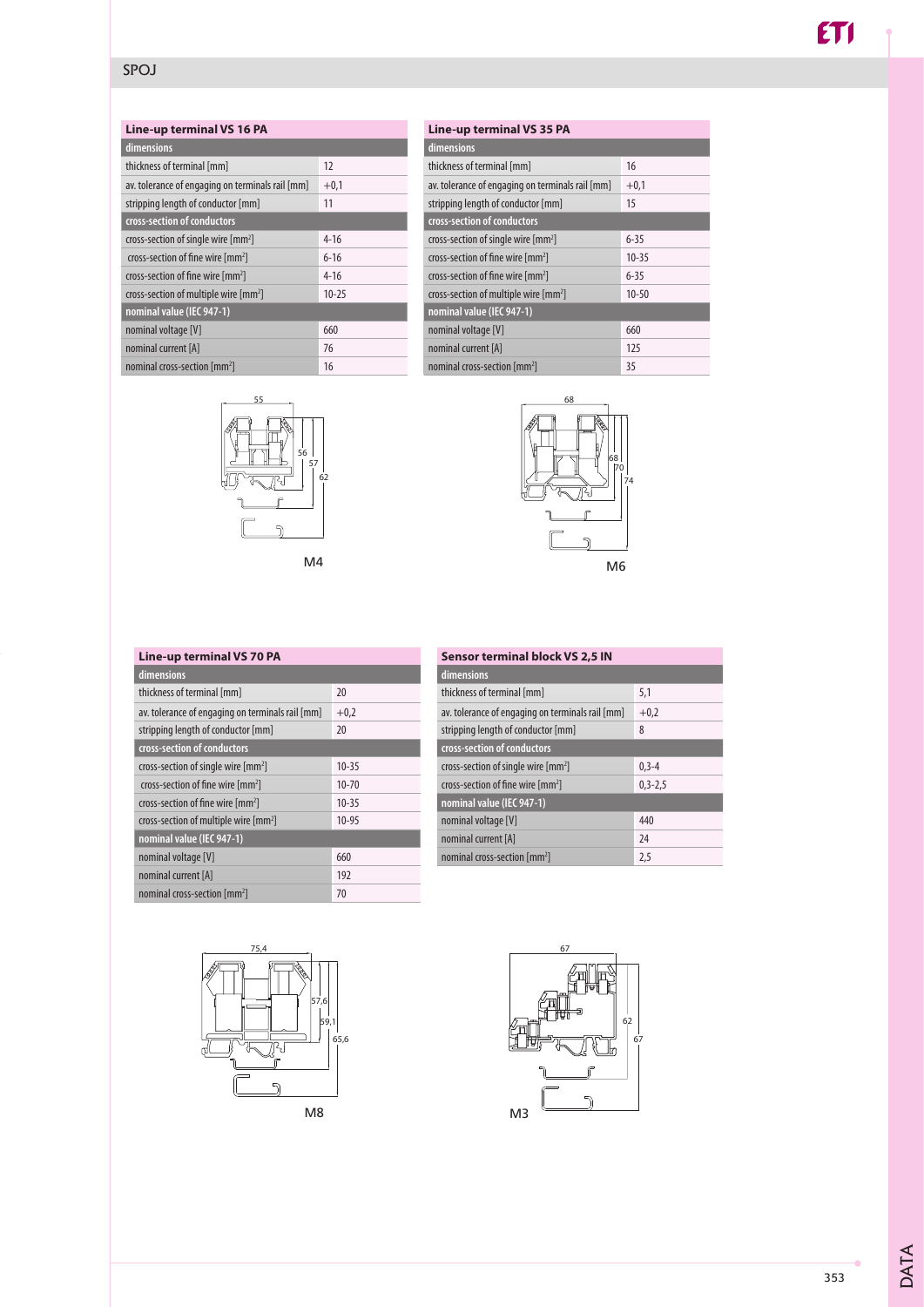| Double level line-up terminal VS 2,5 NA          |             |  |  |
|--------------------------------------------------|-------------|--|--|
| dimensions                                       |             |  |  |
| thickness of terminal [mm]                       | 5           |  |  |
| av. tolerance of engaging on terminals rail [mm] | $+0,1$      |  |  |
| stripping length of conductor [mm]               | 8           |  |  |
| cross-section of conductors                      |             |  |  |
| cross-section of single wire [mm <sup>2</sup> ]  | $0.3 - 4.0$ |  |  |
| cross-section of fine wire [mm <sup>2</sup> ]    | $0,3-2,5$   |  |  |
| nominal value (IEC 947-1)                        |             |  |  |
| nominal voltage [V]                              | 440         |  |  |
| nominal current [A]                              | 24          |  |  |
| nominal cross-section [mm <sup>2</sup> ]         | 2,5         |  |  |



| Double level line-up terminal VS 4 NA             |           |  |
|---------------------------------------------------|-----------|--|
| dimensions                                        |           |  |
| thickness of terminal [mm]                        | 6         |  |
| av. tolerance of engaging on terminals rail [mm]  | $+0,1$    |  |
| stripping length of conductor [mm]                | 8         |  |
| cross-section of conductors                       |           |  |
| cross-section of single wire $\lceil mm^2 \rceil$ | $0,3-6,0$ |  |
| cross-section of fine wire $\lceil mm^2 \rceil$   | $0,3-4,0$ |  |
| nominal value (IEC 947-1)                         |           |  |
| nominal voltage [V]                               | 440       |  |
| nominal current [A]                               | 32        |  |
| nominal cross-section [mm <sup>2</sup> ]          | 4         |  |



| Double level line-up terminal VS 4 NAI            |               |  |
|---------------------------------------------------|---------------|--|
| dimensions                                        |               |  |
| thickness of terminal [mm]                        | 6             |  |
| av. tolerance of engaging on terminals rail [mm]  | $+0,1$        |  |
| stripping length of conductor [mm]                | 8             |  |
| cross-section of conductors                       |               |  |
| cross-section of single wire $\lceil mm^2 \rceil$ | $0,3-6,0$     |  |
| cross-section of fine wire [mm <sup>2</sup> ]     | $0, 3 - 4, 0$ |  |
| nominal value (IEC 947-1)                         |               |  |
| nominal voltage [V]                               | 440           |  |
| nominal current [A]                               | 32            |  |
| nominal cross-section [mm <sup>2</sup> ]          | 4             |  |

| Three level line-up terminal VS 2,5 NA3 |  |
|-----------------------------------------|--|
|                                         |  |
| 6                                       |  |
| $+0,1$                                  |  |
| 8                                       |  |
|                                         |  |
| $0, 3 - 4, 0$                           |  |
| $0, 3 - 2, 5$                           |  |
|                                         |  |
| 440                                     |  |
| 24                                      |  |
| 2,5                                     |  |
|                                         |  |



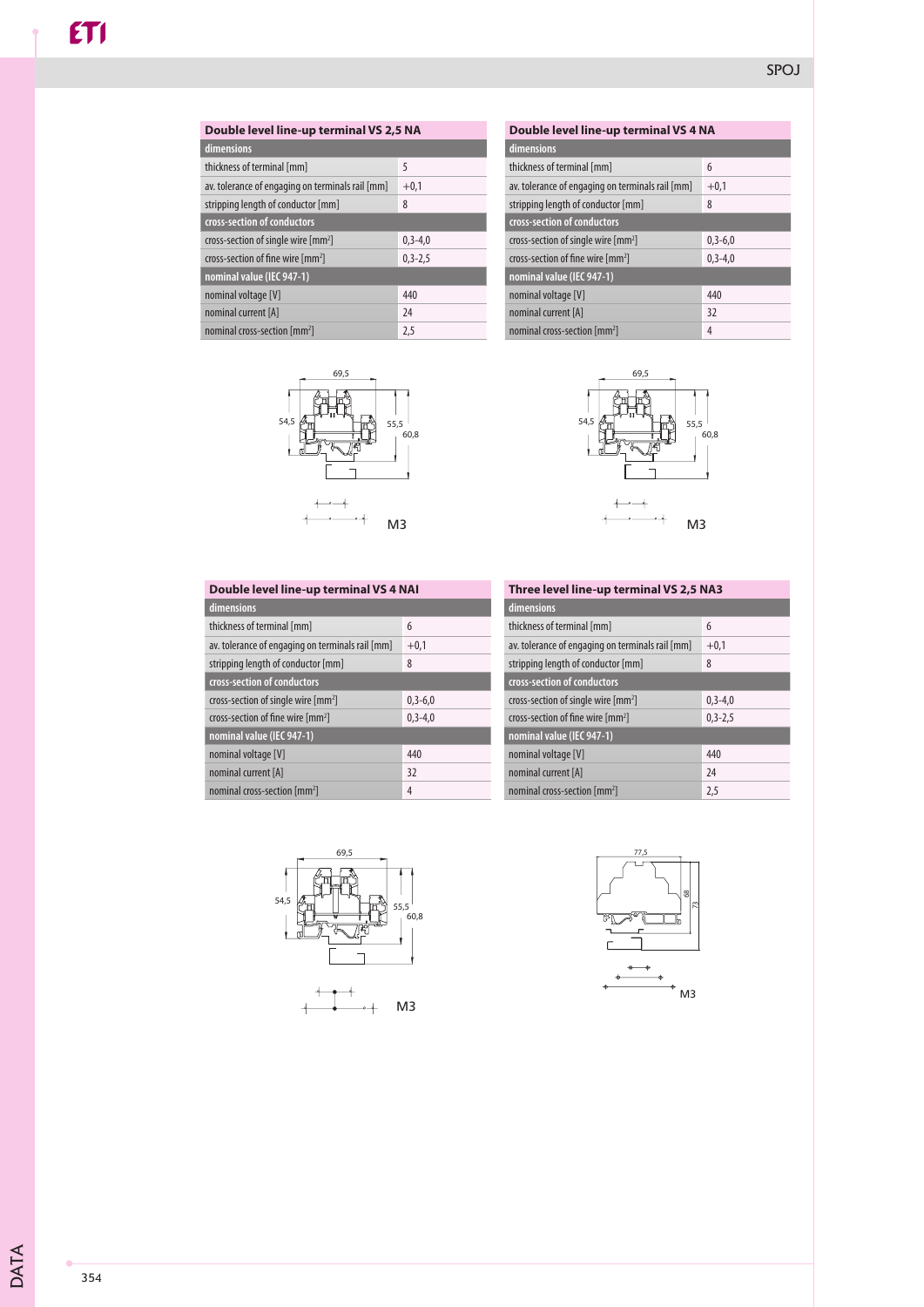### **Three level line-up terminal VS 2,5 NAI3**

| dimensions                                       |           |
|--------------------------------------------------|-----------|
| thickness of terminal [mm]                       | 6         |
| av. tolerance of engaging on terminals rail [mm] | $+0.1$    |
| stripping length of conductor [mm]               | 8         |
| cross-section of conductors                      |           |
| cross-section of single wire [mm <sup>2</sup> ]  | $0,3-4,0$ |
| cross-section of fine wire [mm <sup>2</sup> ]    | $0,3-2,5$ |
| nominal value (IEC 947-1)                        |           |
| nominal voltage [V]                              | 440       |
| nominal current [A]                              | 24        |
| nominal cross-section [mm <sup>2</sup> ]         | 2,5       |



| Line-up terminal with fuse holder VSV 4          |             |
|--------------------------------------------------|-------------|
| dimensions                                       |             |
| thickness of terminal [mm]                       | 8           |
| av. tolerance of engaging on terminals rail [mm] | $+0,2$      |
| stripping length of conductor [mm]               | 7           |
| cross-section of conductors                      |             |
| cross-section of single wire [mm <sup>2</sup> ]  | $1,4-4,0$   |
| cross-section of fine wire [mm <sup>2</sup> ]    | $0.3 - 4.0$ |
| nominal value (IEC 947-1)                        |             |
| nominal voltage [V]                              | 440         |
| nominal current [A]                              | 32          |
| nominal cross-section [mm <sup>2</sup> ]         | 4           |
|                                                  |             |



### **Multi level line-up terminal with ground VS 2,5 PE2**

| dimensions                                       |           |
|--------------------------------------------------|-----------|
| thickness of terminal [mm]                       | 6         |
| av. tolerance of engaging on terminals rail [mm] | $+0,1$    |
| stripping length of conductor [mm]               | 8         |
| cross-section of conductors                      |           |
| cross-section of single wire [mm <sup>2</sup> ]  | $0,3-2,5$ |
| cross-section of fine wire [mm <sup>2</sup> ]    | $0,3-4,0$ |
| nominal value (IEC 947-1)                        |           |
| nominal voltage [V]                              | 440       |
| nominal current [A]                              | 32        |
| nominal cross-section [mm <sup>2</sup> ]         | 4         |

| Multi level line-up terminal with ground<br><b>VS 2,5 PE3</b> |           |
|---------------------------------------------------------------|-----------|
| dimensions                                                    |           |
| thickness of terminal [mm]                                    | 6         |
| av. tolerance of engaging on terminals rail [mm]              | $+0,1$    |
| stripping length of conductor [mm]                            | 8         |
| cross-section of conductors                                   |           |
| cross-section of single wire $\lceil mm^2 \rceil$             | $0,3-2,5$ |
| cross-section of fine wire [mm <sup>2</sup> ]                 | $0,3-4,0$ |
| nominal value (IEC 947-1)                                     |           |
| nominal voltage [V]                                           | 440       |
| nominal current [A]                                           | 32        |
| nominal cross-section [mm <sup>2</sup> ]                      | 4         |



Ground terminal blocks VSPE have different layout - they are closed type for insulating parts in green and yellow colour combination made from PA 6.6 materials. External dimensions of ground terminals are compatible with all lineup terminals of VSN and PA family of the same cross-section. With combined base which conducts directly from electric wire to mounting rail EN 50035 or EN 50022 where the line-up terminal is mounted without the need of additional mounting space. The mounting and dismounting to the bar 32 and 35 shall be done with an inner long screw which together with the spring washer assures the correct position of mounting rail.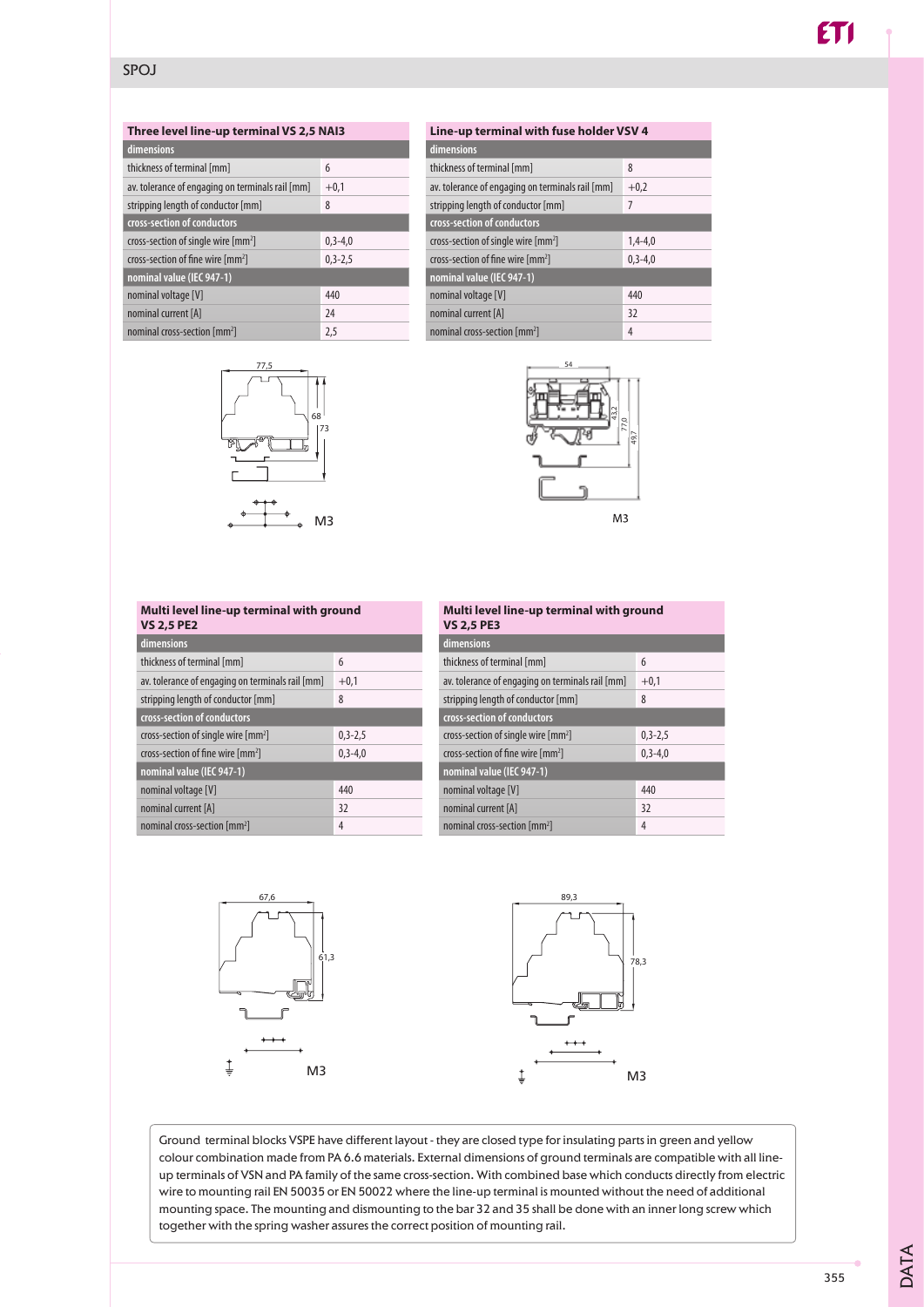| Mini line-up terminal VS 2,5 PAM                 |             |
|--------------------------------------------------|-------------|
| dimensions                                       |             |
| thickness of terminal [mm]                       | 5,1         |
| av. tolerance of engaging on terminals rail [mm] | $+0,2$      |
| stripping length of conductor [mm]               | 8           |
| cross-section of conductors                      |             |
| cross-section of single wire [mm <sup>2</sup> ]  | $0.3 - 4.0$ |
| cross-section of fine wire $\lceil mm^2 \rceil$  | $0,3-2,5$   |
| nominal value (IEC 947-1)                        |             |
| nominal voltage [V]                              | 440         |
| nominal current [A]                              | 24          |
| nominal cross-section [mm <sup>2</sup> ]         | 2,5         |



| Mini line-up terminal VS 4 PAM                   |               |
|--------------------------------------------------|---------------|
| dimensions                                       |               |
| thickness of terminal [mm]                       | 6             |
| av. tolerance of engaging on terminals rail [mm] | $+0.2$        |
| stripping length of conductor [mm]               | 8             |
| cross-section of conductors                      |               |
| cross-section of single wire [mm <sup>2</sup> ]  | $0, 3 - 6, 0$ |
| cross-section of fine wire [mm <sup>2</sup> ]    | $0, 3 - 4, 0$ |
| nominal value (IEC 947-1)                        |               |
| nominal voltage [V]                              | 440           |
| nominal current [A]                              | 32            |
| nominal cross-section [mm <sup>2</sup> ]         | 4,0           |



| <b>Ground terminal VS 4 PEM</b>                  |               |
|--------------------------------------------------|---------------|
| dimensions                                       |               |
| thickness of terminal [mm]                       | 7,2           |
| av. tolerance of engaging on terminals rail [mm] | $+0,2$        |
| stripping length of conductor [mm]               | 8             |
| cross-section of conductors                      |               |
| cross-section of single wire [mm <sup>2</sup> ]  | $0.3 - 4.0$   |
| cross-section of fine wire $\text{[mm]}$         | $0, 3 - 4, 0$ |
| nominal value (IEC 947-1)                        |               |
| nominal current [A]                              | 34            |
| nominal cross-section [mm <sup>2</sup> ]         | 4             |

| <b>Ground terminal block VS 4 PE</b>             |             |
|--------------------------------------------------|-------------|
| dimensions                                       |             |
| thickness of terminal [mm]                       | 7,5         |
| av. tolerance of engaging on terminals rail [mm] | $+0,2$      |
| stripping length of conductor [mm]               | 7           |
| cross-section of conductors                      |             |
| cross-section of single wire [mm <sup>2</sup> ]  | $1,5-6,0$   |
| cross-section of fine wire [mm <sup>2</sup> ]    | $0.5 - 4.0$ |
| nominal value (IEC 947-1)                        |             |
| nominal current [A]                              | 35          |
| nominal cross-section [mm <sup>2</sup> ]         | 4           |





M3

DATA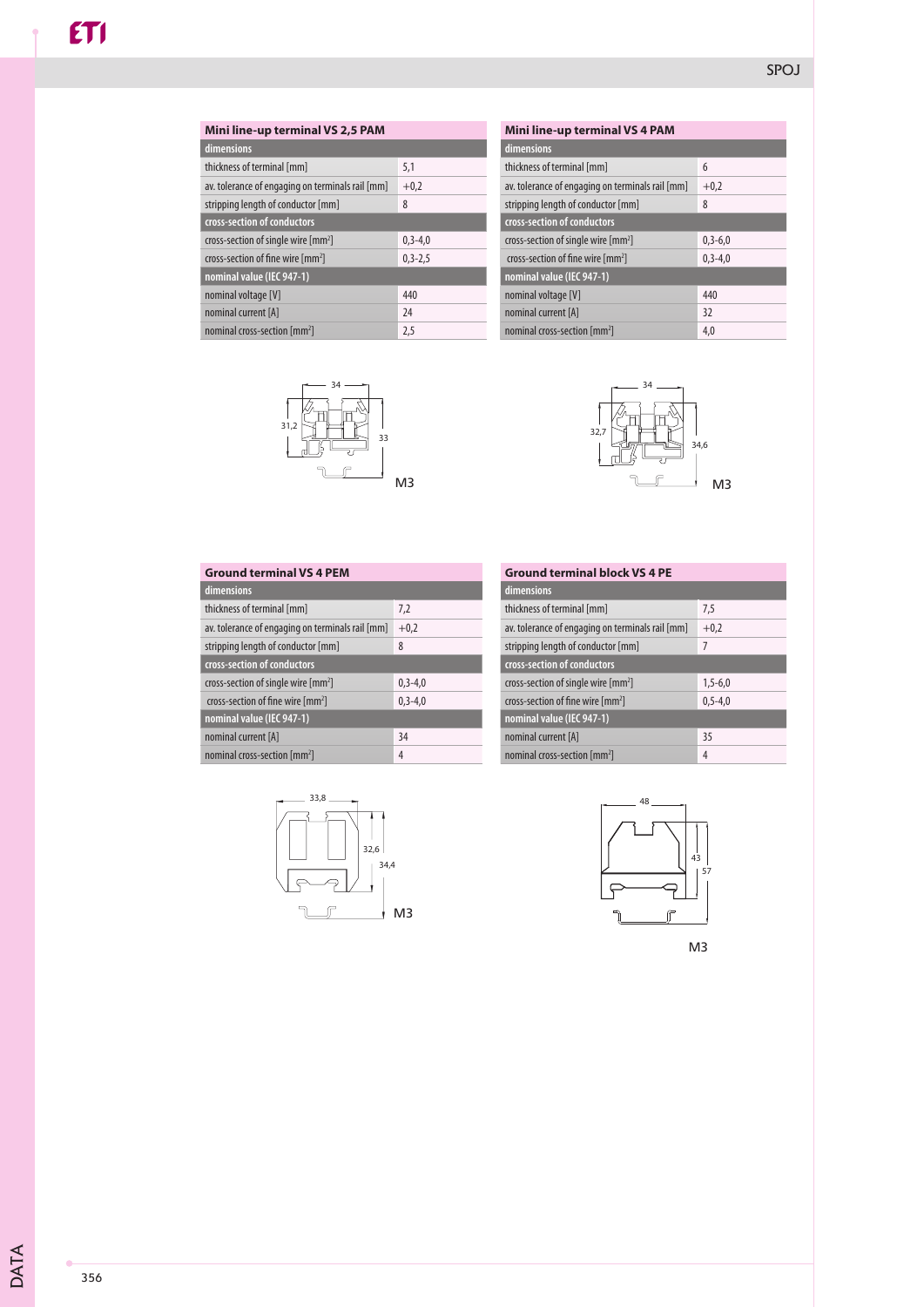## **Ground terminal block VS 6 PE**

| dimensions                                        |            |
|---------------------------------------------------|------------|
| thickness of terminal [mm]                        | 9          |
| av. tolerance of engaging on terminals rail [mm]  | $+0,2$     |
| stripping length of conductor [mm]                | 7          |
| cross-section of conductors                       |            |
| cross-section of single wire $\lceil mm^2 \rceil$ | $1,5-10,0$ |
| cross-section of fine wire [mm <sup>2</sup> ]     | $2,5-6,0$  |
| nominal value (IEC 947-1)                         |            |
| nominal current [A]                               | 43         |
| nominal cross-section [mm <sup>2</sup> ]          | 6          |



#### 12  $+0,2$ 10 4-16 6-16 10-25 70 16 **Ground terminal block VS 16 PE dimensions** thickness of terminal [mm] av. tolerance of engaging on terminals rail [mm] stripping length of conductor [mm] **cross-section of conductors** cross-section of single wire [mm2 ] cross-section of fine wire [mm<sup>2</sup>] cross-section of fine wire [mm<sup>2</sup>] **nominal value (IEC 947-1)**  nominal current [A] nominal cross-section [mm<sup>2</sup>]



#### **Ground terminal block VS 35 PE dimensions**

| umensions                                        |           |
|--------------------------------------------------|-----------|
| thickness of terminal [mm]                       | 16        |
| av. tolerance of engaging on terminals rail [mm] | $+0,2$    |
| stripping length of conductor [mm]               | 15        |
| cross-section of conductors                      |           |
| cross-section of single wire [mm <sup>2</sup> ]  | $6 - 35$  |
| cross-section of fine wire [mm <sup>2</sup> ]    | $10 - 35$ |
| cross-section of fine wire [mm <sup>2</sup> ]    | $10 - 50$ |
| nominal value (IEC 947-1)                        |           |
| nominal current [A]                              | 95        |
| nominal cross-section [mm <sup>2</sup> ]         | 35        |

| High current line-up terminal VSU 70 |  |
|--------------------------------------|--|
| dimensions                           |  |
| 42                                   |  |
| $+0.3$                               |  |
|                                      |  |
| 25x3                                 |  |
|                                      |  |
| 1000                                 |  |
| 192                                  |  |
| 70                                   |  |
|                                      |  |





M8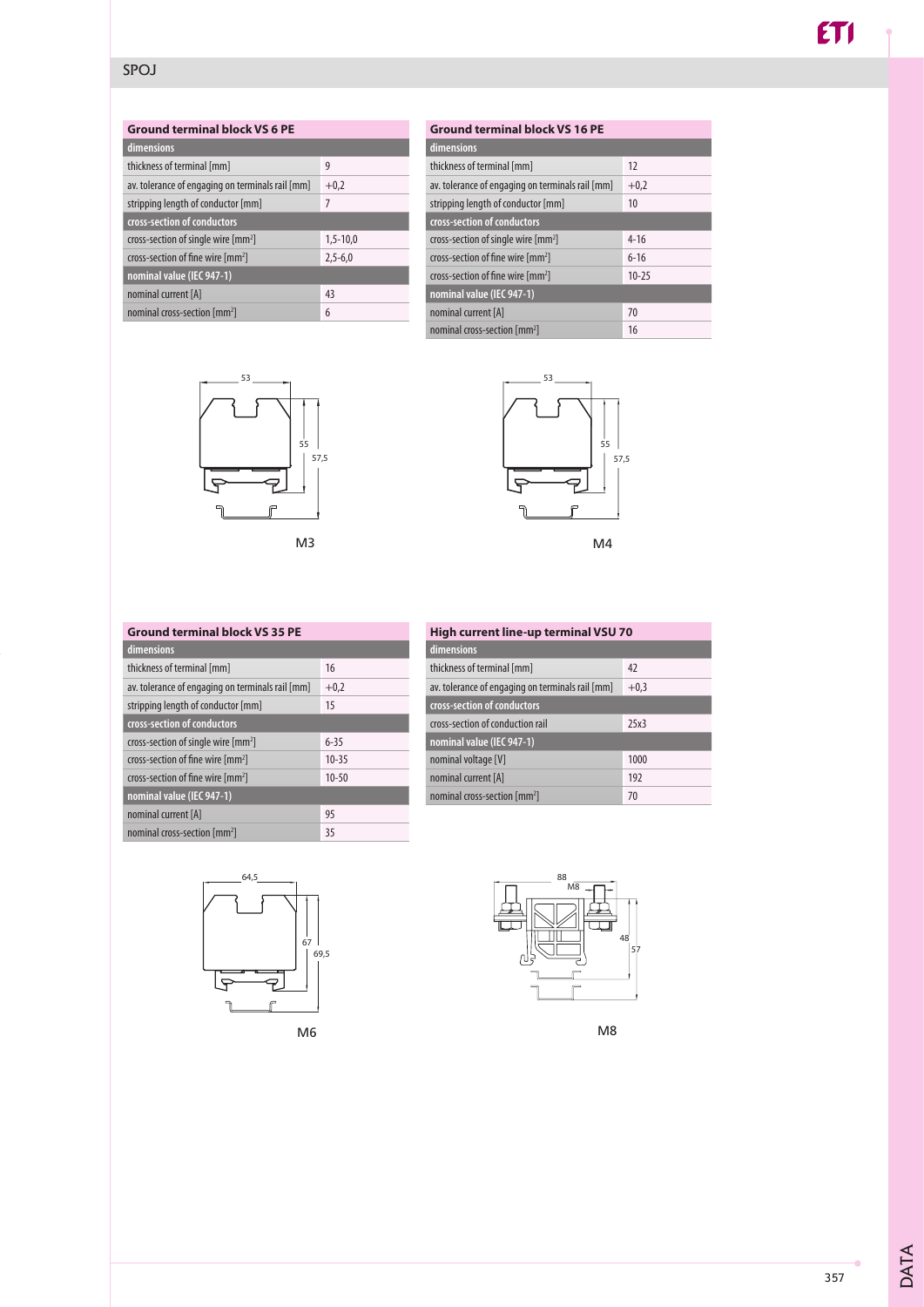| High current line-up terminal VSU 95             |        |
|--------------------------------------------------|--------|
| dimensions                                       |        |
| thickness of terminal [mm]                       | 42     |
| av. tolerance of engaging on terminals rail [mm] | $+0,3$ |
| cross-section of conductors                      |        |
| cross-section of conduction rail                 | 75x4   |
| nominal value (IEC 947-1)                        |        |
| nominal voltage [V]                              | 1000   |
| nominal current [A]                              | 232    |
| nominal cross-section [mm <sup>2</sup> ]         | 95     |





| High current line-up terminal VSU 120            |        |  |
|--------------------------------------------------|--------|--|
| dimensions                                       |        |  |
| thickness of terminal [mm]                       | 47     |  |
| av. tolerance of engaging on terminals rail [mm] | $+0.3$ |  |
| cross-section of conductors                      |        |  |
| cross-section of conduction rail                 | 25x5   |  |
| nominal value (IEC 947-1)                        |        |  |
| nominal voltage [V]                              | 1000   |  |
| nominal current [A]                              | 269    |  |
| nominal cross-section [mm <sup>2</sup> ]         | 120    |  |



M10

| High current line-up terminal VSU 185            |        |  |
|--------------------------------------------------|--------|--|
| dimensions                                       |        |  |
| thickness of terminal [mm]                       | 42     |  |
| av. tolerance of engaging on terminals rail [mm] | $+0,3$ |  |
| cross-section of conductors                      |        |  |
| cross-section of conduction rail                 | 25x8   |  |
| nominal value (IEC 947-1)                        |        |  |
| nominal voltage [V]                              | 1000   |  |
| nominal current [A]                              | 353    |  |
| nominal cross-section [mm <sup>2</sup> ]         | 185    |  |

| High current line-up terminal VSU 240            |        |  |
|--------------------------------------------------|--------|--|
| dimensions                                       |        |  |
| thickness of terminal [mm]                       | 42     |  |
| av. tolerance of engaging on terminals rail [mm] | $+0,3$ |  |
| cross-section of conductors                      |        |  |
| cross-section of conduction rail                 | 25x10  |  |
| nominal value (IEC 947-1)                        |        |  |
| nominal voltage [V]                              | 1000   |  |
| nominal current [A]                              | 415    |  |
| nominal cross-section [mm <sup>2</sup> ]         | 240    |  |





# Protective cover ZP 200



It maintains air gaps and creeping distances among cable lugs of conductors and protects the terminals against electric-shock hazard. It could be mounted on terminals VSU 70 to 150 connected with bridges, though in this case part of protective cover side wall should be cut along the line designed in the inferior. Cover, with the width identical to the width of terminals (42 mm) could be removed by means of screw driver. With terminals VSU 185 and 240 despite the bridging exclusively the usage of end plates KP VSU is required.

DATA